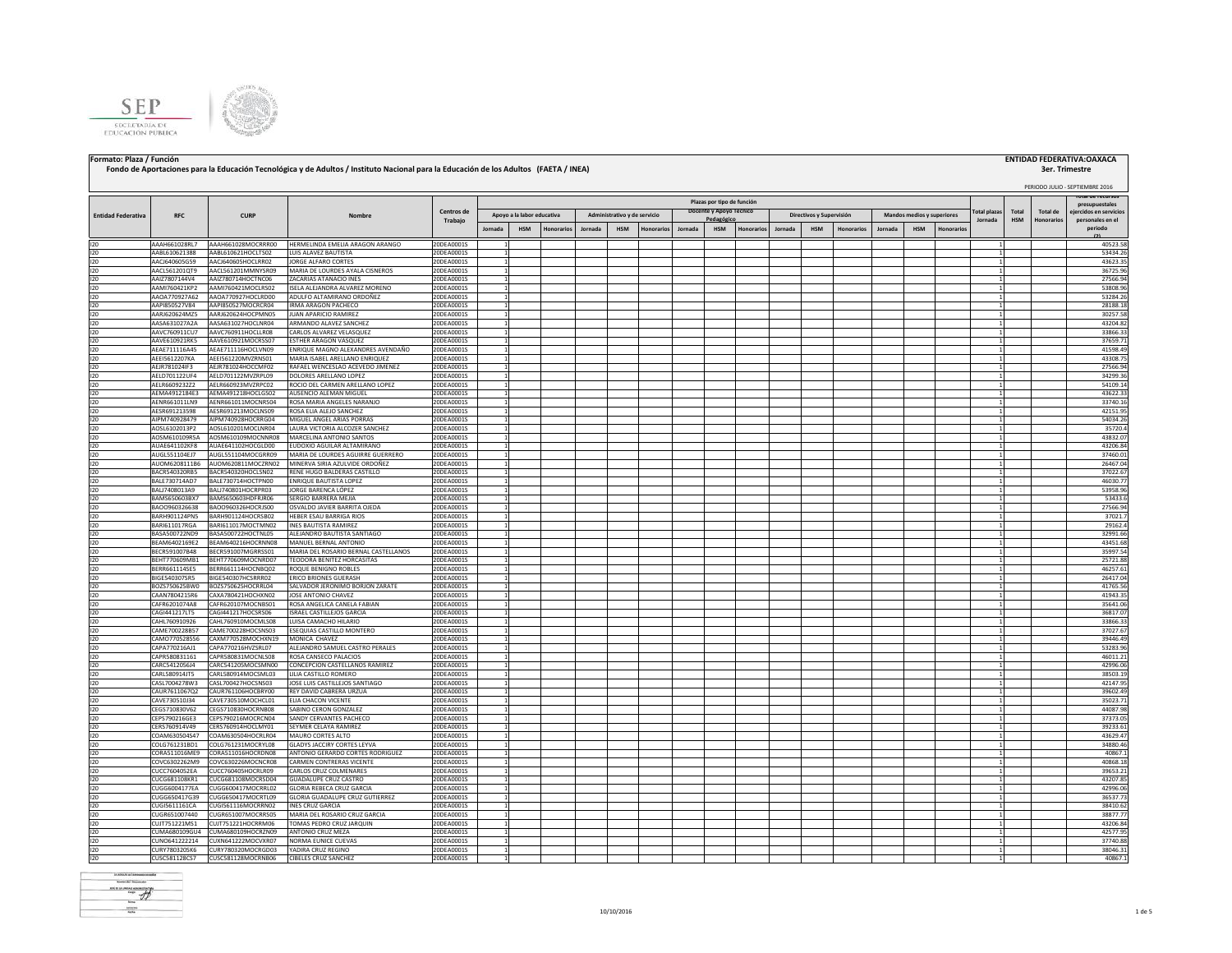



# Formato: Plaza / Función **Processariones para la Educación Tecnológica y de Adultos / Instituto Nacional para la Educación de los Adultos (FAETA / INEA) <b>a computer computer a computer a computer a computer a computer a co**

## **3er. Trimestre**

|                           |                                |                                          |                                                            |                        |                            |  |  |                              |                                                       |  |  |                          |  |                                   |  |                     |       |                 | PERIODO JULIO - SEPTIEMBRE 2016                               |
|---------------------------|--------------------------------|------------------------------------------|------------------------------------------------------------|------------------------|----------------------------|--|--|------------------------------|-------------------------------------------------------|--|--|--------------------------|--|-----------------------------------|--|---------------------|-------|-----------------|---------------------------------------------------------------|
|                           |                                |                                          |                                                            | Centros de             |                            |  |  |                              | Plazas por tipo de función<br>Docente y Apoyo Técnico |  |  |                          |  |                                   |  | <b>Total plazas</b> | Total | <b>Total de</b> | rotar de recursos<br>presupuestales<br>ejercidos en servicios |
| <b>Entidad Federativa</b> | <b>RFC</b>                     | <b>CURP</b>                              | Nombre                                                     | Trabaio<br>20DE A0001S | Apoyo a la labor educativa |  |  | Administrativo y de servicio | Pedagógi                                              |  |  | Directivos y Supervisión |  | <b>Mandos medios y superiores</b> |  |                     |       |                 | les en el                                                     |
| 120<br>120                | CUSD661223SC1                  | CUSD661223HOCRLG00<br>DEGJ730102HOCSRS04 | DAGOBERTO CRUZ SALVATIERRA                                 | 20DEA0001S             | $\mathbf{1}$               |  |  |                              |                                                       |  |  |                          |  |                                   |  |                     |       |                 | 42575.57<br>41938.2                                           |
| 120                       | DEGJ730102RL5<br>DIMD700627M67 | DIMD700627HOCZRR07                       | <b>IESUS RANGEL DESALES GUERACH</b><br>DARIO DIAZ MARTINEZ | 20DEA0001S             | $\mathbf{1}$               |  |  |                              |                                                       |  |  |                          |  |                                   |  |                     |       |                 | 42537.71                                                      |
| 120                       | DIMZ860407RY7                  | DIMZ860407HOCLJL04                       | ZALATIEL DILLANES MIJANGOS                                 | 20DEA0001S             | $\mathbf{1}$               |  |  |                              |                                                       |  |  |                          |  |                                   |  |                     |       |                 | 33113.29                                                      |
| 120                       | DOJA780111JF3                  | DOJA780111HOCRML01                       | ALAIN DORANTES JIMENEZ                                     | 20DEA0001S             | $\mathbf{1}$               |  |  |                              |                                                       |  |  |                          |  |                                   |  |                     |       |                 | 41518.7                                                       |
| 120                       | EUMR700919FU1                  | EUMR700919HOCSNC05                       | RICARDO ESTUDILLO MONTALVO                                 | 20DEA0001S             | $\mathbf{1}$               |  |  |                              |                                                       |  |  |                          |  |                                   |  |                     |       |                 | 41677.69                                                      |
| 120                       | FAGS610530QG0                  | FAGS610530MDFRNL05                       | SOLEDAD FRANCO GONZALEZ                                    | 20DEA0001S             | <sup>1</sup>               |  |  |                              |                                                       |  |  |                          |  |                                   |  |                     |       |                 | 35899.1                                                       |
| 120                       | FEOR780413UD5                  | FEOR780413MDFRRC04                       | ROCIO FERIA ORTIZ                                          | 20DEA0001S             | <sup>1</sup>               |  |  |                              |                                                       |  |  |                          |  |                                   |  | $\mathbf{1}$        |       |                 | 40690.33                                                      |
| 120                       | FFTP761101LO1                  | FETP761101HOCLRR00                       | PERFECTO FELIPE TRAPAGA                                    | 20DEA0001S             | $\overline{1}$             |  |  |                              |                                                       |  |  |                          |  |                                   |  |                     |       |                 | 43159.31                                                      |
| 120                       | FOGR7109293C0                  | FOGR710929HHGLNF05                       | RAFAEL FLORES GONZALEZ                                     | 20DEA0001S             | 1                          |  |  |                              |                                                       |  |  |                          |  |                                   |  |                     |       |                 | 43652.93                                                      |
| 120                       | FOIM631111SX9                  | OIM631111HOCLGR06                        | MARTIN FLORES IGNACIO                                      | 20DEA0001S             |                            |  |  |                              |                                                       |  |  |                          |  |                                   |  |                     |       |                 | 53434.08                                                      |
| 120                       | FOPE560130AZ7                  | FOPE560130HOCLBP00                       | EPIFANIO FLORES PUEBLITA                                   | 20DEA0001S             |                            |  |  |                              |                                                       |  |  |                          |  |                                   |  |                     |       |                 | 42958.                                                        |
| 120                       | FOZB740430RX0                  | FOZB740430HOCLRN19                       | BENITO JAIME FLORES ZURITA                                 | 20DEA0001S             | 1                          |  |  |                              |                                                       |  |  |                          |  |                                   |  |                     |       |                 | 42624.19                                                      |
| 120                       | FUSC7603059F9                  | FUSC760305MOCNLR09                       | MARIA DEL CARMEN FUENTES SOLAR                             | 20DEA0001S             | $\overline{1}$             |  |  |                              |                                                       |  |  |                          |  |                                   |  | $\mathbf{1}$        |       |                 | 42142.99                                                      |
| 120                       | GAAD7505058R2                  | GAAD750505HOCRNV03                       | DAVID GARCIA ANGEL                                         | 20DEA0001S             | $\mathbf{1}$               |  |  |                              |                                                       |  |  |                          |  |                                   |  | $\mathbf{1}$        |       |                 | 42657.44                                                      |
| 120                       | GAAF6806043C1                  | GAAF680604HOCLGR01                       | RANCISCO GALLARDO AGUILAR                                  | 20DEA0001S             | $\mathbf{1}$               |  |  |                              |                                                       |  |  |                          |  |                                   |  | 1                   |       |                 | 28170.1                                                       |
| 120                       | GACA720925CRA                  | GACA720925HDFSDL05                       | ALFREDO GASGA CID DEL PRADO                                | 20DEA0001S             | $\mathbf{1}$               |  |  |                              |                                                       |  |  |                          |  |                                   |  |                     |       |                 | 53433.96                                                      |
|                           | GAGA830814T26                  | GAGA830814MOCLLS02                       | ASUNCION NERY GALINDO GALINDO                              | 20DEA0001S             | $\mathbf{1}$               |  |  |                              |                                                       |  |  |                          |  |                                   |  |                     |       |                 | 29372.2                                                       |
| 120                       |                                |                                          |                                                            |                        | 1                          |  |  |                              |                                                       |  |  |                          |  |                                   |  |                     |       |                 | 41831.7                                                       |
| 120<br>120                | GALF7301112S5                  | GALF730111MOCRPR03                       | FRANCISCA GUILLERMINA GARCIA LOPEZ                         | 20DEA0001S             | $\mathbf{1}$               |  |  |                              |                                                       |  |  |                          |  |                                   |  |                     |       |                 |                                                               |
|                           | GALM6010238X3                  | GALM601023MOCRNR04                       | MARGARITA LETICIA GARCIA LUNA                              | 20DEA0001S             |                            |  |  |                              |                                                       |  |  |                          |  |                                   |  |                     |       |                 | 40662.36                                                      |
| 120                       | GALR710301FK6                  | GALR710301MOCLBS04                       | ROSA MARIA GALLEGOS LABIAS                                 | 20DEA0001S             | $\mathbf{1}$               |  |  |                              |                                                       |  |  |                          |  |                                   |  |                     |       |                 | 43200.78                                                      |
| 120                       | GALS700622D4A<br>GAME670305114 | GALS700622MOCRPY07<br>GAME670305MOCRRL09 | SYLVIA MAGDALENA GARCIA LOPEZ                              | 20DEA0001S             | -1                         |  |  |                              |                                                       |  |  |                          |  |                                   |  |                     |       |                 | 28531.08                                                      |
| 120<br>120                |                                |                                          | ELIZABETH GARCIA MARTINEZ                                  | 20DEA0001S             | $\mathbf{1}$               |  |  |                              |                                                       |  |  |                          |  |                                   |  |                     |       |                 | 42673.63                                                      |
| 120                       | GAMF891009AE3                  | GAMF891009MBCRNT06                       | FATIMA DEL ROSARIO GARCIA MENDOZA                          | 20DEA0001S             | <sup>1</sup>               |  |  |                              |                                                       |  |  |                          |  |                                   |  | $\mathbf{1}$        |       |                 | 32391.66                                                      |
|                           | GANT8105197E8                  | GANT810519HOCRXR00                       | <b><i>FARCIS GARCIA NUÑEZ</i></b>                          | 20DEA0001S             | 1                          |  |  |                              |                                                       |  |  |                          |  |                                   |  | 1                   |       |                 | 28188.18                                                      |
| 120                       | GATI700220R64                  | GATI700220MOCRMR07                       | RMA GARCIA TAMAYO                                          | 20DEA0001S             | -1.                        |  |  |                              |                                                       |  |  |                          |  |                                   |  | 1                   |       |                 | 43653.52                                                      |
| 120<br>120                | GAVC800126EG4                  | GAVC800126MOCYLL08                       | LAUDIA LILIANA GAY VALENCIA                                | 20DEA0001S             |                            |  |  |                              |                                                       |  |  |                          |  |                                   |  |                     |       |                 | 28691.5                                                       |
|                           | GOCL5306113T1                  | GOCL530611HOCMSS00                       | UIS RAFAEL GOMEZ CASTILLO                                  | 20DEA0001S             |                            |  |  |                              |                                                       |  |  |                          |  |                                   |  |                     |       |                 | 41938.2                                                       |
| 120                       | GOFC5803062S4                  | GOFC580306HOCNRR02                       | CIRO GONZALEZ FRANCO                                       | 20DEA0001S             |                            |  |  |                              |                                                       |  |  |                          |  |                                   |  |                     |       |                 | 35809.38                                                      |
| 120<br>120                | GOMP8107018G7                  | GOMP810701HOCMRD00                       | PEDRO GOMEZ MARQUEZ                                        | 20DEA0001S             | $\mathbf{1}$               |  |  |                              |                                                       |  |  |                          |  |                                   |  |                     |       |                 | 28188.18                                                      |
|                           | GOPE610511J59                  | GOPE610511HOCNRR06                       | ERNESTO GONZALEZ PERALTA                                   | 20DEA0001S             | $\mathbf{1}$               |  |  |                              |                                                       |  |  |                          |  |                                   |  | $\mathbf{1}$        |       |                 | 46071.21                                                      |
|                           | GORJ681203GH6                  | GORJ681203HOCNZV07                       | <b>IAVIER GONZALEZ RUIZ</b>                                | 20DEA0001S             | $\mathbf{1}$               |  |  |                              |                                                       |  |  |                          |  |                                   |  | $\mathbf{1}$        |       |                 | 43792.99                                                      |
|                           | GORS630531PT4                  | GORS630531MOCDSL00                       | <b>II VIA GODINEZ RASGADO</b>                              | 20DEA0001S             | $\mathbf{1}$               |  |  |                              |                                                       |  |  |                          |  |                                   |  |                     |       |                 | 42220.1                                                       |
|                           | GORS740318BX7                  | GORS740318MDFMYN03                       | <b>SANDRA ANGELICA GOMEZ REYES</b>                         | 20DEA0001S             | 1                          |  |  |                              |                                                       |  |  |                          |  |                                   |  |                     |       |                 | 38820.95                                                      |
| 120                       | GUCF571020QL8                  | GUCF571020HOCTNL07                       | ELICIANO GUTIERREZ CONTRERAS                               | 20DEA0001S             | 1                          |  |  |                              |                                                       |  |  |                          |  |                                   |  |                     |       |                 | 46942.05                                                      |
| 120                       | GUDH680108EC7                  | GUDH680108HOCTZL01                       | HELADIO GUTIERREZ DIAZ                                     | 20DEA0001S             | $\mathbf{1}$               |  |  |                              |                                                       |  |  |                          |  |                                   |  |                     |       |                 | 47164.49                                                      |
| 120                       | GUMJ680814RK8                  | GUMJ680814MOCTRN02                       | JUANA BELEM GUTIERREZ MORALES                              | 20DEA0001S             | $\mathbf{1}$               |  |  |                              |                                                       |  |  |                          |  |                                   |  |                     |       |                 | 41519.71                                                      |
| 120                       | GUSR6510162R4                  | GUSR651016MOCZLC03                       | ROCIO JULIA GUZMAN SOLANA                                  | 20DEA0001S             | $\mathbf{1}$               |  |  |                              |                                                       |  |  |                          |  |                                   |  |                     |       |                 | 42303.95                                                      |
| 120                       | HEBV650315UQ8                  | HEBV650315HOCRRD09                       | VIDAL EDMUNDO HERNANDEZ BARRIENTOS                         | 20DEA0001S             | $\mathbf{1}$               |  |  |                              |                                                       |  |  |                          |  |                                   |  | $\mathbf{1}$        |       |                 | 40494.28                                                      |
| 120                       | HECF510117120                  | HECF510117HOCRRL04                       | LORENTINO NATALIO HERNANDEZ CERVANTES                      | 20DEA0001S             | <sup>1</sup>               |  |  |                              |                                                       |  |  |                          |  |                                   |  |                     |       |                 | 54109.26                                                      |
| 120                       | HECM781122PA4                  | HECM781122HOCRNR02                       | MAURO HERNANDEZ CANSECO                                    | 20DEA0001S             | $\overline{1}$             |  |  |                              |                                                       |  |  |                          |  |                                   |  |                     |       |                 | 45418.87                                                      |
| 120                       | HECR740928IY6                  | HECR740928MOCRCQ01                       | RAQUEL HERNANDEZ COCA                                      | ODEA0001S              | $\mathbf{1}$               |  |  |                              |                                                       |  |  |                          |  |                                   |  |                     |       |                 | 38626.04                                                      |
| 120                       | HEDG730227D28                  | HEDG730227HOCRZL06                       | <b>GILBERTO HERNANDEZ DIAZ</b>                             | 20DEA0001S             |                            |  |  |                              |                                                       |  |  |                          |  |                                   |  |                     |       |                 | 41976.45                                                      |
| 120                       | HEFR791029JG0                  | HEFR791029HOCRRY08                       | REYNALDO HERNANDEZ FRANCO                                  | 20DEA0001S             |                            |  |  |                              |                                                       |  |  |                          |  |                                   |  | $\mathbf{1}$        |       |                 | 53433.96                                                      |
| 120                       | HEHC720327BD1                  | HEHC720327MOCRRL06                       | CELSA HERNANDEZ HERNANDEZ                                  | 20DEA0001S             | $\mathbf{1}$               |  |  |                              |                                                       |  |  |                          |  |                                   |  | $\mathbf{1}$        |       |                 | 39333.26                                                      |
| 120                       | HEHI660424P63                  | HEHI660424MOCRRR03                       | IRMA HERNANDEZ HERNANDEZ                                   | 20DEA0001S             | $\mathbf{1}$               |  |  |                              |                                                       |  |  |                          |  |                                   |  | $\overline{1}$      |       |                 | 40867.                                                        |
| 120                       | HELA6405036E1                  | HELA640503HOCRPN06                       | ANDRES HERNANDEZ LOPEZ                                     | 20DEA0001S             | $\mathbf{1}$               |  |  |                              |                                                       |  |  |                          |  |                                   |  | $\mathbf{1}$        |       |                 | 39867.09                                                      |
| 120                       | HELA680221DQ0                  | HELA680221HOCRZN05                       | ANTONIO HERNANDEZ LOAEZA                                   | 20DEA0001S             | $\overline{1}$             |  |  |                              |                                                       |  |  |                          |  |                                   |  | 1                   |       |                 | 43198.7                                                       |
| 120                       | <b>HELA731206AL2</b>           | HELA731206HOCRPR04                       | AURELIO JESUS HERNANDEZ LOPEZ                              | 20DEA0001S             | $\overline{1}$             |  |  |                              |                                                       |  |  |                          |  |                                   |  | 1                   |       |                 | 33866.33                                                      |
| 120                       | HEMF741112KP9                  | HEMF741112MOCRRD04                       | IDELINA HERNANDEZ MERINO                                   | 20DEA0001S             | 1                          |  |  |                              |                                                       |  |  |                          |  |                                   |  | 1                   |       |                 | 41517.69                                                      |
| 120                       | HERH580904K48                  | HERH580904HGRRZC08                       | <b>IECTOR JAVIER HERNANDEZ RUIZ</b>                        | 20DEA0001S             | $\mathbf{1}$               |  |  |                              |                                                       |  |  |                          |  |                                   |  |                     |       |                 | 40864.3                                                       |
|                           | HERJ721022QP9                  | HERJ721022HOCRYN07                       | IUAN SANTIAGO HERNANDEZ REYES                              | 20DEA0001S             | 1                          |  |  |                              |                                                       |  |  |                          |  |                                   |  |                     |       |                 | 42831.62                                                      |
|                           | HESA750112H92                  | HESA750112HOCRNL02                       | ALFREDO HERNANDEZ SANTIBAÑEZ                               | 20DEA0001S             | $\mathbf{1}$               |  |  |                              |                                                       |  |  |                          |  |                                   |  |                     |       |                 | 32391.66                                                      |
| 120                       | <b>HESD620525LU7</b>           | HESD620525MOCRNM06                       | DOMITILA HERNANDEZ SANCHEZ                                 | 20DEA0001S             | 1                          |  |  |                              |                                                       |  |  |                          |  |                                   |  |                     |       |                 | 41132.61                                                      |
|                           | HESN780925235                  | HESN780925MBCRLR16                       | NORMA HERNANDEZ SOLIS                                      | 20DEA0001S             | <sup>1</sup>               |  |  |                              |                                                       |  |  |                          |  |                                   |  | $\mathbf{1}$        |       |                 | 33578.38                                                      |
|                           | HETC620302EK6                  | HETC620302HOCRLR04                       | CRISTOBAL HERNANDEZ TOLEDO                                 | 20DEA0001S             | $\overline{1}$             |  |  |                              |                                                       |  |  |                          |  |                                   |  | $\mathbf{1}$        |       |                 | 34825.5                                                       |
|                           | HEZE670206C56                  | HEZE670206HOCRRL06                       | ELIPE DE JESUS HEREDIA ZARATE                              | 20DEA0001S             | $\overline{1}$             |  |  |                              |                                                       |  |  |                          |  |                                   |  |                     |       |                 | 41038.3                                                       |
|                           | HISI6105248J6                  | HISI610524MOCPND02                       | IDALIA SONIA OLIVIA HIPOLITO SANTIAGO                      | 20DEA0001S             | <sup>1</sup>               |  |  |                              |                                                       |  |  |                          |  |                                   |  |                     |       |                 | 35997.21                                                      |
| 120<br>120                | URJ811203V25                   | URJ811203HOCTYV01                        | JAVIER ITURBIDE REYES                                      | ODEA0001S              | $\mathbf{1}$               |  |  |                              |                                                       |  |  |                          |  |                                   |  |                     |       |                 | 32391.66                                                      |
|                           | A0E570420U37                   | IAOE570420MOCRRL05                       | ELIA JARQUIN ORTIZ                                         | 20DEA0001S             |                            |  |  |                              |                                                       |  |  |                          |  |                                   |  |                     |       |                 | 32723.04                                                      |
|                           | JASA531102HS5                  | JASA531102MOCCNN00                       | MARIA DE LOS ANGELES JACINTO SANTOS                        | 20DEA0001S             |                            |  |  |                              |                                                       |  |  |                          |  |                                   |  | $\mathbf{1}$        |       |                 | 46011.21                                                      |
|                           | EMM770413CW5                   | JEMM770413HOCSJR00                       | MARGARITO DE JESUS MEJIA                                   | 20DEA0001S             | $\mathbf{1}$               |  |  |                              |                                                       |  |  |                          |  |                                   |  | 1                   |       |                 | 45507.31                                                      |
|                           | JICE590225TP9                  | JICE590225MOCMBL06                       | ELVIRA CECILIA JIMENEZ CABALLERO                           | 20DEA0001S             | $\overline{1}$             |  |  |                              |                                                       |  |  |                          |  |                                   |  |                     |       |                 | 28884.06                                                      |
|                           | JIME5207231N4                  | JIME520723MOCMRL02                       | ELDA JIMENEZ MORGAN                                        | 20DEA0001S             | $\overline{1}$             |  |  |                              |                                                       |  |  |                          |  |                                   |  |                     |       |                 | 39203.49                                                      |
|                           | JIPE670915E29                  | JIPE670915MOCMCV00                       | EVA MIRTHALA JIMENEZ PACHECO                               | 20DEA0001S             | $\mathbf{1}$               |  |  |                              |                                                       |  |  |                          |  |                                   |  |                     |       |                 | 42355.67                                                      |
|                           | JIPR770214DV3                  | JIPR770214HOCMXB07                       | ROBERTO JIMENEZ PIÑON                                      | 20DEA0001S             | 1                          |  |  |                              |                                                       |  |  |                          |  |                                   |  |                     |       |                 | 53758.96                                                      |
|                           |                                |                                          |                                                            |                        | 1                          |  |  |                              |                                                       |  |  |                          |  |                                   |  |                     |       |                 |                                                               |
|                           | JOSE770124SA1                  | JOSE770124MOCSNL00                       | MARIA ELVIRA JOSE SANTIAGO                                 | 20DEA0001S             |                            |  |  |                              |                                                       |  |  |                          |  |                                   |  |                     |       |                 | 29488.1                                                       |
|                           | JUAJ450414JC1                  | JUAJ450414HOCRRS03                       | JUSTINO JUAREZ ARAGON                                      | 20DEA0001S             | $\mathbf{1}$               |  |  |                              |                                                       |  |  |                          |  |                                   |  |                     |       |                 | 38503.1                                                       |
|                           | JULJ8503299J6                  | JULJ850329HOCRLS05                       | JOSE JUAREZ LLAMAS                                         | 20DEA0001S             | $\mathbf{1}$               |  |  |                              |                                                       |  |  |                          |  |                                   |  |                     |       |                 | 53433.96                                                      |
|                           | IUPO750613A1A                  | JUPO750613HOCRCS06                       | OSVALDO ANTONIO JUAREZ PICHARDO                            | 20DEA0001S             | <sup>1</sup>               |  |  |                              |                                                       |  |  |                          |  |                                   |  |                     |       |                 | 33866.3                                                       |
|                           | KAGX620119557                  | KXGA620119HYNNNL05                       | ALBERTO KANTUN GONZALEZ                                    | 20DEA0001S             | -1                         |  |  |                              |                                                       |  |  |                          |  |                                   |  |                     |       |                 | 45315.41                                                      |
| 120                       | LECE540605AN2                  | LECE540605MOCNRL06                       | <b>FLOISA IOSEFINA LEON CRUZ</b>                           | 20DE A0001S            | 1                          |  |  |                              |                                                       |  |  |                          |  |                                   |  |                     |       |                 | 28220.04                                                      |
| 120                       | LIEN6509218R7                  | LIEN650921HOCBSX04                       | NOE LIBORIO ESCAMILLA                                      | 20DEA0001S             | 1                          |  |  |                              |                                                       |  |  |                          |  |                                   |  |                     |       |                 | 42780.29                                                      |

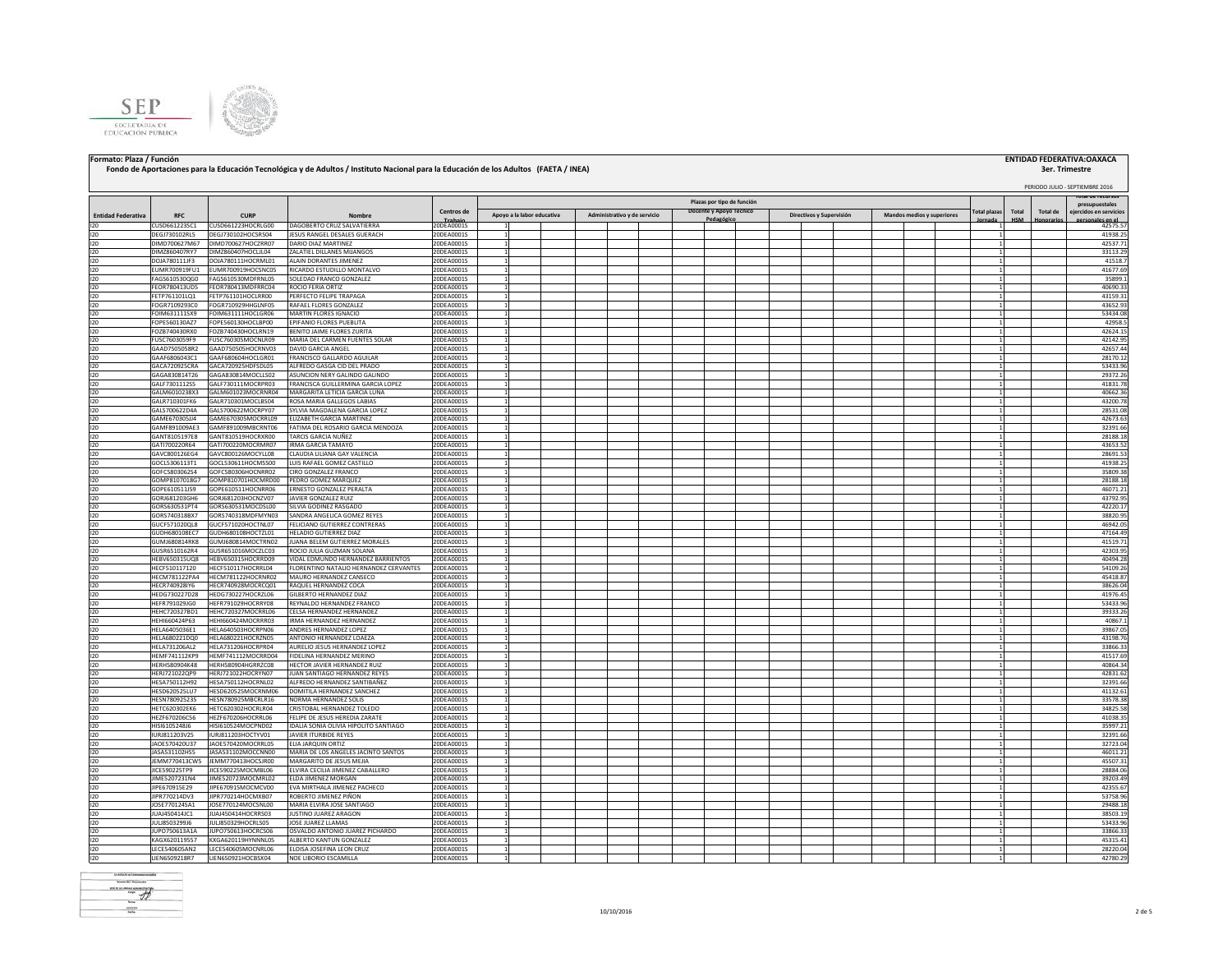



### **Fondo de Aportaciones para la Educación Tecnológica y de Adultos / Instituto Nacional para la Educación de los Adultos (FAETA / INEA)**

### **Formato: Plaza / Función ENTIDAD FEDERATIVA:OAXACA**

# **3er. Trimestre**<br>**PERIODO JULIO - SEPTIEMBRE 2016**

### **Total plazas Jornada Total HSM Total de Honorarios Total de recursos presupuestales idos en servi personales en el periodo (2) Entidad Federativa RFC CURP Nombre Centros de** 20DEA0001S **Plazas por tipo de función Apoyo a la labor educativa Administrativo y de servicio Docente y Apoyo Técnico Pedagógico Directivos y Supervisión Mandos medios y superiores** I20 LIMC740127RW4 LIMC740127MOCNTC06 CICLALI LINARES MATUS 200EA0001S | 1 | | | | | | | | | | | | | | | | 41726.39 I20 LOAH641025SN2 LOAH641025HOCPNC08 HECTOR\_LOPEZ\_ANTONIO 20DEA0001S 1 2 1 1 2 20DEA0001S 1 2 20DEA0001S 1 2 20DEA0001S 1 2 20DEA0001S 20 20DEA0001S 20 20DEA0001S 20 200EA0001 200 200 200EA0001 200EA0001 200EA0001 201 2 2 I20 LOAR670604CT0 LOAR670604MOCPNT05 RUTILIALOPEZ ANTONIO 20DEA0001S 1 | | | | | | | | | | | | | | | | 39146.08 I20 LOCA681026FT9 LXCA681026HOCPSL06 ALFREDO CARLOS LOPEZ CASTRO 20DEA0001S 1 1 42253.28 I20 LOCG650407U15 LOCG650407MOCPRD05 GUADALUPE LOPEZ CARRASCO 20DEA0001S 1 1 46254.81 I20 **LOCH780529JC7 LOCH780529HOCPRR03 HIRAM LOPEZ CARRASCO** 20DEA0001S 1 | | | | | | | | | | | | | | | | | 41883.36| I20 LOGA6810026G2 LOGA681002HOCPRN09 ANDRES LOPEZ GARCIA 20DEA0001S 1 1 53908.96 I20 LOGJ5909045I0 LOGJ590904HOCPMM07 JAIMELOPEZ GOMEZ 20DEA0001S 1 | | | | | | | | | | | | | | | | | 43176.06 I20 LOGJ6502272F3 LOGJ650227HOCPLL02 JULIO CESAR LOPEZ GALVEZ 20DEA0001S 1 1 38819.27 I20 LOGJ680624MYA LOGJ680624HOCPNN02 JUAN CARLOS LOPEZ GONZALEZ 20DEA0001S 1 1 45168.57 I20 LOGV710228FJA LOGV710228HOCPNC05 VICTOR LOPEZ GUENDOLAIN 20DEA0001S 1 1 39229.67 I20 LOHT671003KL7 LOHT671003MOCPRR02 TERESITADE.IESUS.LOPEZ.HERNANDEZ |20DEA0001S 1 | | | | | | | | | | | | | | 12014700424Q88 LOLA700424HOCPPL03 ALEJANDRO LOPEZ 200EA00001S 1 200EA0001S 1 1 43829.07<br>1201R711207D61 LOLR711207MOCPSC08 ROCELIALOPEZ LUIS 200EA00001S 1 1 43829.071 1 43229.071 1 402294.61 120 R711207D61 LOLR711207MOCPSC08 ROCELIA LOPEZ LUIS 200EA0001S 1 1 1 40294.61 200EA0001S 1 40294.61 200EA0001S 1 40294.61 200EA0001S 1 40294.61 200EA001S 1 40294.61 200EA0015 1 40294.61 200EA0015 1 40294.61 200EA0015 1 40 I20 LOLT6312289C4 LOLT631228MOCPSF08 TEOFILA LOPEZ LUIS 20DEA0001S 1 1 44084.07 I20 LOMF6504039G1 LOMF650403MOCPJR07 FRANCISCA OFELIA LOPEZ MEJIA 20DEA0001S 1 1 42363.83 I20 LOOC700725679 LOOC700725MOCPRL09 CLAUDIA DEL CARMEN LOPEZ OROZCO 20DEA0001S 1 1 37898.37 I20 LOOE720214DS2 LOOE720214MOCPRR06 ERIKA PATRICIA LOPEZ OROZCO 20DEA0001S 1 1 39358.85 I20 LOPY800507GD6 LOPY800507MOCPND02 YADIRA LOPEZ PINEDA 20DEA0001S 1 1 27566.94 LORG610918HOCPDN07 GENARO LOPEZ RODRIGUEZ I20 LOSE641115LZ7 LOSE641115MOCPNL01 ELPIDIA LOPEZ SANTIAGO 20DEA0001S 1 1 40351.82 IOST640114F9 LOST640114MOCPRR01 MARIATERESA LOPEZ ORIANO 2000-00001S 1 1 1 1 1 1 1 1 1 1 1 1 1 1 2 1 2835.343<br>IOVE741027LG9 LOVE741027HOCPLDOM EDUARDO REYLOPEZVILLAVICENCIO 2000-040001S 1 1 1 1 1 1 1 1 1 1 281.88.11 281 I20 LOVE741027LG9 LOVE741027HOCPLD04 EDUARDO REY LOPEZ VILLAVICENCIO 20DEA0001S 1 1 28188.18 LOVJ640412MOCPSL00 JULIA LOPEZ VASQUEZ I20 LUGA5910015F6 LUGA591001HOCNRN02 ANGEL LUNA GARCIA 20DEA0001S 1 1 43075.05 I20 LUSS681111QD6 LUSS681111MOCSNY01 SYLVIA VICTORIA LUIS SANTOS 20DEA0001S 1 1 39640.86 MACE610812JD7 MACE610812MOCTRL01 ELENA MATUS CRUZ 20DEA 0001S 1<br>MACUS40516K44 MACUS40516HOCTYB00 UBALDO MATIAS CAYETANO 20DEA0001S 1 200EA0001S 1 43939.html 1 41576.49 I20 MACU540516K44 MACU540516HOCTYB00 UBALDO MATIAS CAYETANO 20DEA0001S 1 1 43939.4 I20 MAGD530225JB0 MAGD530225MOCNLL02 |DALIA VICTORIA MANZANARES GIL | | | | | | | | | | | | | | | | | 38909.73 I20 MAGP710531ST2 MAGP710531MOCRRT08 PETRONILA MARTINEZ GARCIA 20DEA0001S 1 1 42464.15 I20 MALD570609T63 MALD570609MOCRPL05 DALILA MARTINEZ LOPEZ 20DEA00015<br>I20 MAMA6501036V4 MAMA650103HCSRNB06 ABEL MARTINEZ MUNDO 20DEA00015 I20 MAMA6501036V4 MAMA650103HCSRNB06 ABEL MARTINEZ MUNDO 20DEA0001S 1 1 41134.61 MAMAC660924MOCRRROG MAARIA DEL CARMEN MARTINEZ MARTINEZ I20 MAMX720608I93 MXME720608MOCRTS02 ESPERANZA MARTINEZ MATUS 20DEA0001S 1 1 37740.85 MAPC700724R58 MAPC700724MOCRRR08 MARIA CRISTINA MARTINEZ PEREZ 20DEA0001S 1 1 43869.47 MAPE200613RS MAPC700724R58 MAPC700724R58 MAPC700724R58 MAPC700724R58 MAPC700724R58 MAPC700724R58 MARXP620601HOCRXR07 PEDRO MARTINEZ 20D NAPE6200013RS MAVEGOGOINCOXXOO PEDRO MARTINEZ 2005<br>AAABE6200116023 MAABE62011EMOCRADO ENJIETING MARTINEZ 2005 1 2005AA0001S 1 1 40716.11 1 40716.11 1 40716.11 10 I20 MAPF580215Q33 MAPF580215HOCRRS00 FAUSTINO MARTINEZ PEREZ 20DEA0001S 1 | | | | | | | | | | | | | | | | | 43906.29 IMAPR750324LX2 MAPR750324HOCRNB08 ROBERTO CARLOS MARTINEZ PINACHO 2006A0001S 1 1 20341.41 20340.<br>IMAPT670924Lk2 MAPT670924MOCRNB09 TEREZA MARTINEZ PIEREZ AMARTINEZ PINACHO 2006A0001S 1 20206.0001S 1 29496.00 MAPT670924LK2 MAPT670924MOCRRR09 TEREZA MARTINEZ PEREZ 200EA0001S 20DEA0001S<br>MAQL560814GK3 MAQL560814HOCRRS03 JOSE LUIS MARTINEZ QUIROZ 200EA0001S I20 MAQL560814GK3 MAQL560814HOCRRS03 JOSE LUIS MARTINEZ QUIROZ 20DEA0001S 1 1 35239.09 I20 MARI780504T25 MARI780504HOCRSV08 IVAN MARTINEZ RIOS 20DEA0001S 1 1 42149.95 I20 MARS730806MF6 MARS730806HOCTDL04 SALVADOR ANGEL MATA RODRIGUEZ 20DEA0001S 1 1 42996.06 I20 MART680521QJ3 MART680521MOCRJR01 TRINIDAD VALENTINA MARTINEZ ROJAS 20DEA0001S 1 1 35678.47 I20 MASA8211255H7 MASA821125HOCRLB04 ABEL MARTINEZ SALINAS 20DEA0001S 1 1 39784.16 MASV641008HOCRYC01 VICENTE MARTINEZ SAYNES I20 MEDJ630930RG6 MEDJ630930HOCRZR00 JERONIMO MANUEL MERINO DIAZ 20DEA0001S 1 1 42527.03 I20 MEFR840505JP4 MEFR840505MOCNNF07 RAFAELA MENDOZA FUENTES 20DEA0001S 1 1 33866.33 MEGV640826GG1 MEGV640826MOCSVR02 VIRGINIA DACIA MESTAS GUEVARA 20DEA0001S 1 1 1 43629.47<br>MEHA590212LB0 MEHA590212MOCRRR08 AURORA MERINO HERNANDEZ 20DEA0001S 1 1 436375.47 1 435375.47 1 435375.47 453 I20 MEHA590212LB0 MEHA590212MOCRRR08 AURORA MERINO HERNANDEZ 20DEA0001S 1 1 45375.41 I20 MELR631203GX9 MELR631203HOCNPL01 RAUL ELISEO MENDOZA LOPEZ 20DEA0001S 1 1 44529.87 I20 MEMG500619699 MEMG500619HOCNRR03 GERVASIO MENDOZA MARTINEZ 20DEA0001S 1 1 42636.35 MEMR6511251H5 MEMR651125HOCCNB09 RUBICEL MECOTT MONTERO 200EA0001S 1 200EA0001S 1 200EA0001S 200EA0001S 200EA0001S 200EA00015 200EA00015 200EA00015 200EA00015 200EA00015 200EA00015 200EA0001 200EA0001 200EA0001 200EA0001 2 MESM7010201H1 MESM701020MOCNLR06 MARTHAELENNOMESUNG 12002-6 1020-00001S 1 1 1 1 41725.1725.1726 100001 1 1 41725.1725.174<br>MIMP821215BC6 MIMP821215HOCGRB01 PABRITO-MIGUELMARTINEZ 2005-00001S 1 1 1 1 1 1 1 1 1 1 1 1 1 1 1 1 MIMP821215BC6 MIMP821215HOCGRB01 PABLITO MIGUEL MARTINEZ ANSVOOLGSHA MISV87OLGOMVOC VIVIANA DEL CARMEN MIGUEL SANCHEZ ZOOLGOMS 1<br>ANTGEGEDOZICHE MITCHERIDZIMOCERDDOI GLIADALIUPE MIRANDA TERANI 2006FA00001S 1 1 2007 - 2007 - 2007 - 2007 - 20 MITG661021CH3 MITG661021MOCRRD01 GUADALUPE MIRANDA TERAN AOGG820814NN5 MOGG820814MOCRMB07 GABRIELA ROSALBA MORALES GOMEZ 2006<br>AOGG83041418944 MOGG830414MOCRMB07 GNUVA MORALES GABCIA 2006 AOODOS 1 1 1 1 1 1 1 1 1 1 1 1 1 2 1 24881 1 1 1 2 I20 MOGS5304189F4 MOGS530418MOCRRL05 SILVIA MORALES GARCIA 20DEA0001S 1 1 24888 INOHM62122313US MOHM621223-3HOCRRNO2 MANUELMORGAN HERNANDEZ 2005A0001S 1<br>INOIA42704115MAZ MOIA4270415HOCRVN04 ANAKTACID CRISCHORD MORALIFS ANDER 2006FA0001S 1 1 3704-31 2002.67 1 200 MOJA420415MA7 MOJA420415HOCRVN04 ANASTACIO CRISOFORO MORALES JAVIER AOMAR710104FB1 MOMR710104MOCNRS02, ROSA MADELMONTAÑO MARTINEZ ZODEA0001S 1<br>AOSMAGNOS-SONA MOSMAGNOS-VANOCNRS004 MARCEIA MONTFRROSA SOSA 2006-0001S 1 2006-0001S 1 2006-0001S 1 2008-00012 I20 MOSM630525QJ4 MOSM630525MOCNSR04 MARCELA MONTERROSA SOSA 20DEA0001S 1 1 46011.21 I20 MOSR561221FU1 MOSR561221HOCRNB06 RUBEN MORALES SANCHEZ 20DEA0001S 1 1 42080.03 I20 MOSY610331IY7 MOSY610331MOCRNL03 YOLANDA MORALES SANCHEZ 20DEA0001S 1 1 39639.88 INAA550408823 NAAA55048HOCWRL07 ALBERTONAVAARMENCOL 2000-A00001S 1<br>INAGSS60629771A NAAGS6040921-MOCVRC072 SCACCORRO NAVARROCGARCTA 2000-A00001S 1 1 1 45315.41.1 1 45315.41.1 100<br>INAGSS60629771A NAGSS606021-MOCVRC072 SCACCO I20 NAGS6806277IA NAGS680627MOCVRC07 SOCORRO NAVARRO GARCIA 20DEA0001S 1 1 39242.15 I20 NAJO820513M93 NAJO820513MOCRRB09 OBDULIA NARANJO JARQUIN 20DEA0001S 1 1 34801.98 NOME570303EB1 NOME570303MOCLNV02 EVELIA DEVORA NOLASCO MENDEZ 20DEA0001S 1 1 1 41239.34 I20 OAPC670118R70 OAPC670118MOCRNL08 CLARITZA ORDAZ PINEDA 20DEA0001S 1 1 33113.29 -ASLEOSODSA3 OASL630930HOCRNS07 UUSANGELDREACE DESCLARED DESCLARED DESCLARED DESCLARED DESCLARED DESCLARED DES<br>ERASSODDSAA OERASSODDSMOCRNMMOS AMELIARENNA ORTEGA RAMINEZ 200EA00001S 1 DERAS8010634A OERA5801060KORMA08 AMELIA REINA ORTEGA RAMIREZ 2005A0001S 1<br>INDIK9031910KO CIDIK9031910MOCRMV0K IONEFAΩRTI7PANTONA 2005A00001S 1 2006A0001S 1 1 2005A0201 2005A201 2005A20 OIPI690319IK2 OIPI690319MOCRNS06 JOSEFA ORTIZ PANTOJA I20 OIPL630211I76 OIPL630211MOCRRR00 LOURDES ORTIZ PEREZ 20DEA0001S 1 1 43835.07

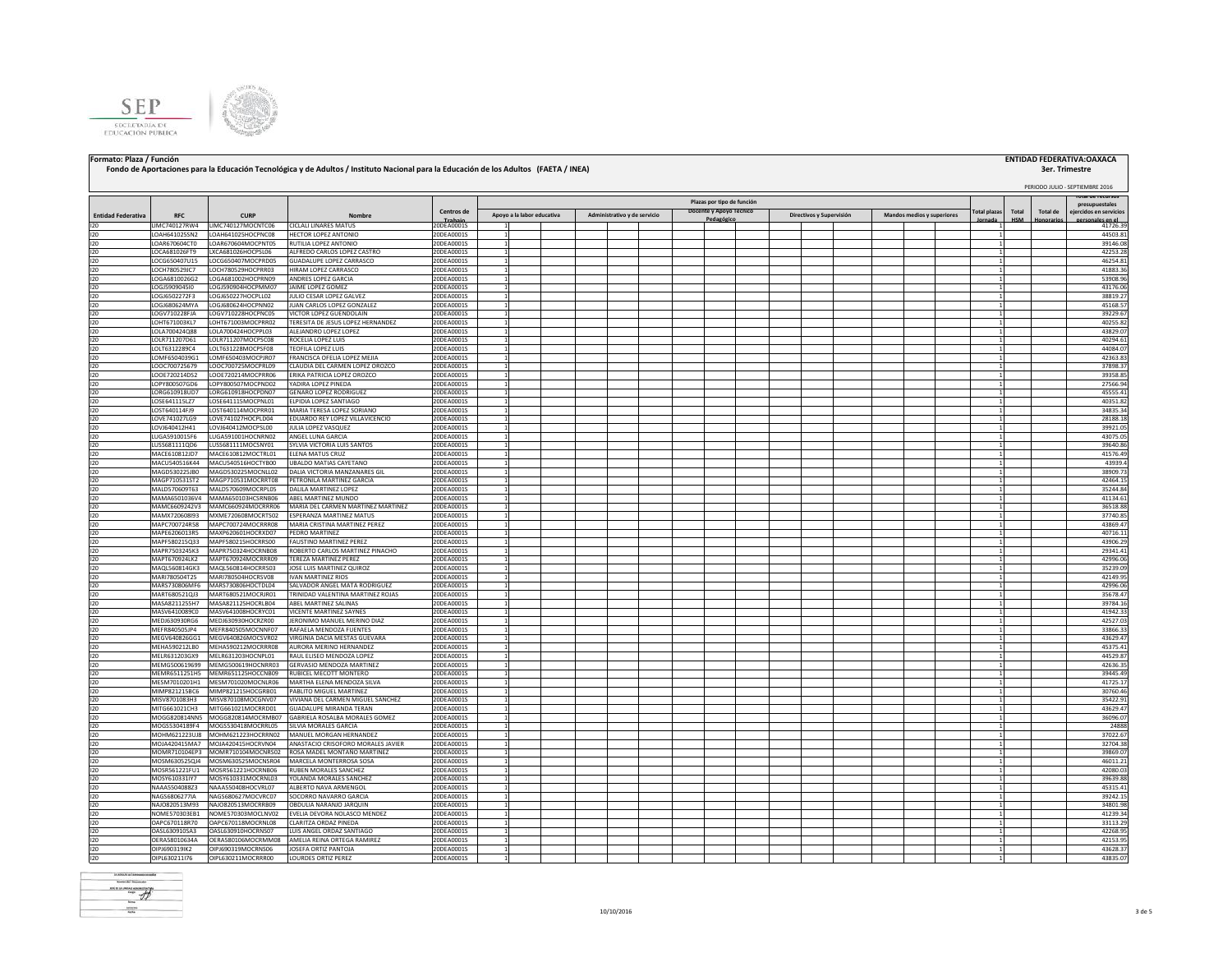



### **Fondo de Aportaciones para la Educación Tecnológica y de Adultos / Instituto Nacional para la Educación de los Adultos (FAETA / INEA)**

### **Formato: Plaza / Función ENTIDAD FEDERATIVA:OAXACA**

# **3er. Trimestre**<br>**PERIODO JULIO - SEPTIEMBRE 2016**

### **Total plazas Jornada Total HSM Total de Honorarios Total de recursos presupuestales idos en servi personales en el periodo (2) Entidad Federativa RFC CURP Nombre Centros de** 20DEA0001S **Plazas por tipo de función Apoyo a la labor educativa Administrativo y de servicio Docente y Apoyo Técnico Pedagógico Directivos y Supervisión Mandos medios y superiores** I20 OIRE5802056H6 OIRE580205HOCRBD09 EDUARDO FELIPE ORTIZ ROBLES 20DEA0001S 1 1 39240.89 I20 OOCR650213L68 OOCR650213HOCRSB03 ROBERTO OROZCO CASTILLO 20DEA0001S 1 1 39765.51 I20 OOLI721127RE9 OOLI721127MOCRPS05 ISELA OROZCO LOPEZ 20DEA0001S 1 1 43550.5 I20 OOSV7305298M1 OOSV730529HOCRLR07 VIRGINIO GERMAN OROPEZA SALAZAR 20DEA0001S 1 1 33866.33 I20 PACI710506QF6 PACI710506MOCSNS03 |ISABELPASTOR CONTRERAS 20DEA0001S 1 2 1 1 2 20DEA0001S 1 2 20DEA0001S 1 2 20DEA0001S 200 21 2 20DEA0001S 200 21 2 200 21 200 21 200 21 200 21 200 21 200 21 200 21 200 21 200 21 200 21 I20 PALG790223FB4 PALG790223MOCCPV09 GIOVANNA PAOLA PACHECO LOPEZ 20DEA0001S 1 | | | | | | | | | | | | | | | | I20 PAML7306075K6 PAML730607HOCDLS00 JIOSELUIS PADILLA MILAN 200EA0001S 1 | | | | | | | | | | | | | | | | 42009.55| I20 PARC800406ES5 PARC800406HOCCML00 CELSO PACHECO RAMIREZ 20DEA0001S 1 | | | | | | | | | | | | | | | | | 53409.08| PARI7302013P1 PARI730201HOCCMG07 IGNACIO PACHECO RAMIREZ 20DEA0001S 1<br>PECLS51009399 PECLS51009HOCXBS05 LUISJAIME PEÑA CABALLERO 20DEA0001S 1 1 1 1 29148.29 I20 PECL551009399 PECL551009HOCXBS05 LUIS JAIME PEÑA CABALLERO 20DEA0001S 1 1 53433.96 I20 PEGA650720P30 PEGA650720MOCRRZ09 AZALIA PEREZ GUERRA 20DEA0001S 1 1 40920.89 I20 PEGL650921NC8 PEGL650921HOCRRS04 LUIS ARTURO PEREZ GARCIA 20DEA0001S 1 1 53883.96 I20 PEHR670102NS8 PEHR670102MOCRRS06 ROSA ELVA PEREZ HERNANDEZ 20DEA0001S 1 1 39991.23 PELB541209TS6 PELB541209HOCRPR05 BRAULIO PEREZ LOPEZ 20DEA0001S 1 20DEA0001S 1 1 1 53434.0<br>PELP621007PX6 PELP621007HOCRPD07 PEDRO MARCOS PEREZ LOPEZ 20DEA0001S 1 1 1 1 43786.0 I20 PELP621007PX6 PELP621007HOCRPD07 PEDRO MARCOS PEREZ LOPEZ 20DEA0001S | 1 | | | | | | | | | | | | | | | | 43786.07 I20 PELU6001079G5 PEXL600107HOCRXC02 LUCIANO JULIAN PEREZ 20DEA0001S 1 1 42996.06 I20 PEPE620429G29 PEXP620429HOCRXD07 PEDRO PEREZ 20DEA0001S 1 1 54108.96 I20 PICM561128GZ3 PICM561128MOCNSR03 MARISELA PINEDA CASTILLO 20DEA0001S 1 1 42357.71 I20 PIRM620327RA8 PIRM620327HOCNMD07 MODESTO PINEDA ROMERO 20DEA0001S 1 1 199308.9 POCN690525Q68 POCN690525MCCTND06 NIDELVIA MARGARITA POOT CANU POVV6309058X8 POVV630905MOCBLR10 VIRGINIA SELIFLOR POBLANO VILLALOBOS 200EA0001S 1 1 1 1 1 1 1 1 1 1 1 1 1 1 1 I20 RAAF6506115R3 RAAF650611MOCMZS03 FAUSTINA RAMIREZ AZCONA 20DEA0001S 1 1 41629.87 I20 RAAM6703046T9 RAAM670304MOCMNN08 MANUELA RAMIREZ ANTONIO 20DEA0001S 1 1 44197.97 RABA571130MOCMRN02 ANDREA RAMOS BURGU I20 RABO800823P97 RABO800823HOCMSS02 OSCAR DAMIAN RAMOS BUSTAMANTE 20DEA0001S 1 1 33866.33 I20 RACA610804GA3 RACA610804HMCMSL02 ALBERTO RAMOS CASAS 20DEA0001S 1 1 44042.81 RACD610701TU6 RACD610701MOCMRR07 DORA MARTHA RAMIREZ CRUZ 20DEA0001S 1 1 1 54109.20 PAUGS0221AV2 RALIGS0221AV2 RALIGS0221AV2 RALIGS0221AV2 RALIGS0221AV2 RALIGS0221AV2 RALIGS0221AV2 RALIGS0221AV2 RALIGS0221AV2 RALIGS0221AV2 I20 RALI650221AV2 RALI650221MDFMSS00 MARIA ISABEL RAMIREZ LUIS 20DEA0001S 1 1 34615 I20 RANE720804PU6 RANE720804HOCMCL06 ELEUTERIO RAMIREZ NICOLAS 20DEA0001S 1 | | | | | | | | | | | | | | | | | 30292.19 I20 RARM560721U6A RARM560721HOCMDR05 MARCELINO RAMIREZ RODRIGUEZ 20DEA0001S 1 1 37869.78 RARV701114HY1 RARV701114MOCMMR06 VIRGINIA RAMIREZ 200EA0001S 1 200EA0001S 1 1 41273.93 1 4273.93 1 4273.93 1 4<br>REPE631210J56 REPE631210MOCYRL02 EULALIA REYES PEREZ 200EA0001S 1 4 4273.94 1 453430.7 I20 REPE631210J56 REPE631210MOCYRL02 EULALIA REYES PEREZ 20DEA0001S 1 1 38430.73 I20 RERA700408KA5 RERA700408HOCYML07 ALBERTO BENEDICTO REYES RAMIREZ 20DEA0001S 1 1 46940.96 I20 RERA830802814 RERA830802MOCYYN06 ANGELA REYES REYES 20DEA0001S 1 1 32480.71 I20 RERF640714MT0 RERF640714HOCYMR06 FRANCISCO REYES RAMIREZ 20DEA0001S 1 1 46942.05 IESES40714UM8 RESES40714HOCYNM03 EMILIANO REYES ANTIAGO 2005A0001S 1<br>DESEIGNELATION RESESANTIAGO INTENSEE DEVINA SANTIAGO 2005A0001S 1 1 40709.04 1 40709.04 1 40709.04 1 40709.04<br>DESEIGNELATION RESERVELTION DEL ESERCITO DE RESU851127HDEYNL09 ULISSES REYNA SANCHEZ I20 RICA620505356 RICA620505MOCSRN09 ANGELA RIOS CRUZ 20DEA0001S 1 1 42612.95 RICF691004R13 RICF691004MOCSRR00 FRANCISCA RIOS CRUZ 200EA0001S 1 200EA0001S 1 1 31938.29 POLA 200EA0001S 1 31<br>RIPM6406108C2 RIPM640610HOCSLR06 MARGARITO RIOS PALACIOS 200EA0001S 1 31938.29 POLA 20267.31 I20 RIPM6406108C2 RIPM640610HOCSLR06 MARGARITO RIOS PALACIOS 20DEA0001S 1 1 48267.36 I20 ROAI6903177G4 ROAI690317MOCDRR00 IRLANDA GERTRUDIS RODRIGUEZ ARAGON 20DEA0001S 1 1 35354.23 I20 ROCS5611184Q3 ROCS561118MOCDRR07 SERAFINA RODRIGUEZ CRUZ 20DEA0001S 1 1 39147.81 I20 ROEL640123E63 ROXE640123MOCJXL06 ELIZABET ROJAS 20DEA0001S 1 1 42028.2 I20 ROHM7109022HA ROHM710902MOCSRR07 MIRNAGABRIELAROSASHERRERA 200EA0001S 1 3 39536.86 20DEA0001S 1 39536.86 200 I20 ROSA680702F45 ROSA680702HOCSNB01 ABEL DE LA ROSA SANTOS 20DEA0001S 1 1 33317.49 I20 ROVA720415948 ROVA720415MOCSLN05 ANA LILIA ROSALES VELASCO 20DEA0001S 1 1 38197.61 I20 ROVH580406P33 ROVH580406HOCSSM02 HUMBERTO JULIAN ROSETTE VASQUEZ 20DEA0001S 1 1 37863.72 ROVL50021SKT2 ROVL50021SHOCDLM09 LAMBERTO RODRIGUEZ VILLASEÑOR 20DEA0001S 1 1 43199.77<br>RUCA661218PC4 RUCA661218HOCZRD05 ADOLFO RUIZ CORTES 20DEA0001S 1 43199.77 I20 RUCA661218PC4 RUCA661218HOCZRD05 ADOLFO RUIZ CORTES 20DEA0001S 1 1 40927.01 I20 RUGB6101106R8 RUGB610110HOCZRN06 BENITO RUIZ GUERRA 20DEA0001S 1 1 33066.66 I20 RUSE630122PI8 RUSE630122HOCZNP00 EPIFANIO ANTONIO RUIZ SANTIAGO 20DEA0001S 1 1 33866.33 I20 RUVR60030144A RUVR600301MOCZLS07 ROSENDA LEONOR RUIZ VELASCO 20DEA0001S 1 1 40863.18 ISAAM690615DK7 ISAAM690615HOCNQG02 MIGUELANGELSANCHEZ AQUINO 2000EA0001S 1 1 1 1 411 420 1 1 411 420 1 412 1 4<br>ISACG630929980 ISACG630929HUCLRN06 IGONZALO SALGADO CARBALLO 2000EA0001S 1 1 1 1 1 412 1 412 1 412 13492.61 13 I20 SACG6309299K0 SACG630929HJCLRN06 GONZALO SALGADO CARBALLO 20DEA0001S 1 1 33492.66 I20 SACR540827448 SACR540827MOCLSS02 ROSALBA SALINAS CASTILLO 20DEA0001S 1 1 43520.58 I20 SADR851009V57 SADR851009HOCNVC08 RICARDO JAVIER SANTANA DAVILA 20DEA0001S 1 1 33866.33 I20 SAFF701120411 SAFF701120MOCNNL09 FELISA SANTANA FUENTES 20DEA0001S 1 1 41933.41 I20 SAGA640123TV4 SAGA640123MOCLJM08 AMELIA SALVADOR GIJON 20DEA0001S 1 1 37464.62 I20 SAGA7006056G4 SAGA700605MOCBND04 ADELAIDA SABAH GENICO 20DEA0001S 1 1 37817.66 SAGF5810277I0 SAGF581027HOCNRR04 FRUMENCIO SANTIAGO GARCIA 20DEA0001S 1 1 1 1 1 46011.21 SAGR651023746 SAGR651023HOCNML05 RAULSANTIAGO GOMEZ 12002-12002-0001S 1 1 43271.85 NORTHUR SANTIAGO GOMEZ 2002<br>SAHI201220417 SAHI201220HOCNMRN01 IIIANIDSES-SANTIAGO HERNANDEZ 2008-A0001S 1 1 1 1 1 1 1 1 1 1 1 1 1 1 1 1 1 in the sample of the sample of the samples of the samples of the samples of the samples of the samples of the s<br>Salageonalone Salageonaloncherne Anners Sancherz Herning 2006 Annual Schweizer (1998 - 1998 - 1998 - 1998 - 19 I20 SAJA680204QI9 SAJA680204HOCNRN09 ANDRESSANCHEZJARQUIN 20DEA0001S 1 | | | | | | | | | | | | | | | | | 42625.47 I20 SALU7003208L4 SAXL700320MOCNXZ06 LUZ MARIA DOLORES SANCHEZ 20DEA0001S 1 1 37701.13 I20 SAMJ6612273N1 SAMJ661227HOCNJN09 JUAN PASCUAL SANTIAGO MEJIA 20DEA0001S 1 1 42783.35 I20 SAMM6312263CA SAMM631226MOCNRR01 MARINA MA DE LA LUZ SANTIAGO MARTINEZ 20DEA0001S 1 1 40867.1 I20 SAOC681124JL7 SAOC681124HOCNRR07 CRISOFORO<code>ALEJANDRO SANTIAGO</code> ORTIZ 20DEA0001S 1 1 43625.39 200 43625.39 200 43625.39 200 43625.39 200 43625.39 200 43625.39 200 43625.39 200 43625.39 200 43625.39 200 43625.39 200 4362 I20 SAPL391210D19 SAPL391210MOCNLR08 LORETO GRACIELA SANTIAGO PALMA 20DEA0001S 1 1 37017.67 SAPR660531A23 SAPR650531MOCNRY04 REYNA VIRGEN SARYINGO PEREZ 2009 2006 A0001S 1 1 42997.07.<br>SARA7108245N0 SARA710824MOFNMR01 AUREA ADASANCHEZ 2000-A0001S 1 1 4299.07.097.07.07.07.07.07.07.07.07.07.07.07 I20 SARA7108245N0 SARA710824MDFNMR01 AUREA AIDA SANCHEZ RAMIREZ 20DEA0001S 1 1 34670.98 ARG681003E78 SARG681003NOCNSS02 GISELA SANDOVALROSALES 2002-A00001S 1<br>ARBHZ711721016 SABHZ711127MOCIDRB06 HVDRTFNS1A-SAIVADDGRBDDRKGUFZ 2000FA00001S 1 1 1 40716.1211 1213.1212.112 SARH771127OB6 SARH771127MOCLDR06 HORTENSIA SALVADOR RODRIGUEZ I20 SARM6803143D4 SARM680314MOCVVT02 MATILDE MARGARITA SAAVEDRA REVILLA 20DEA0001S 1 1 43629.47